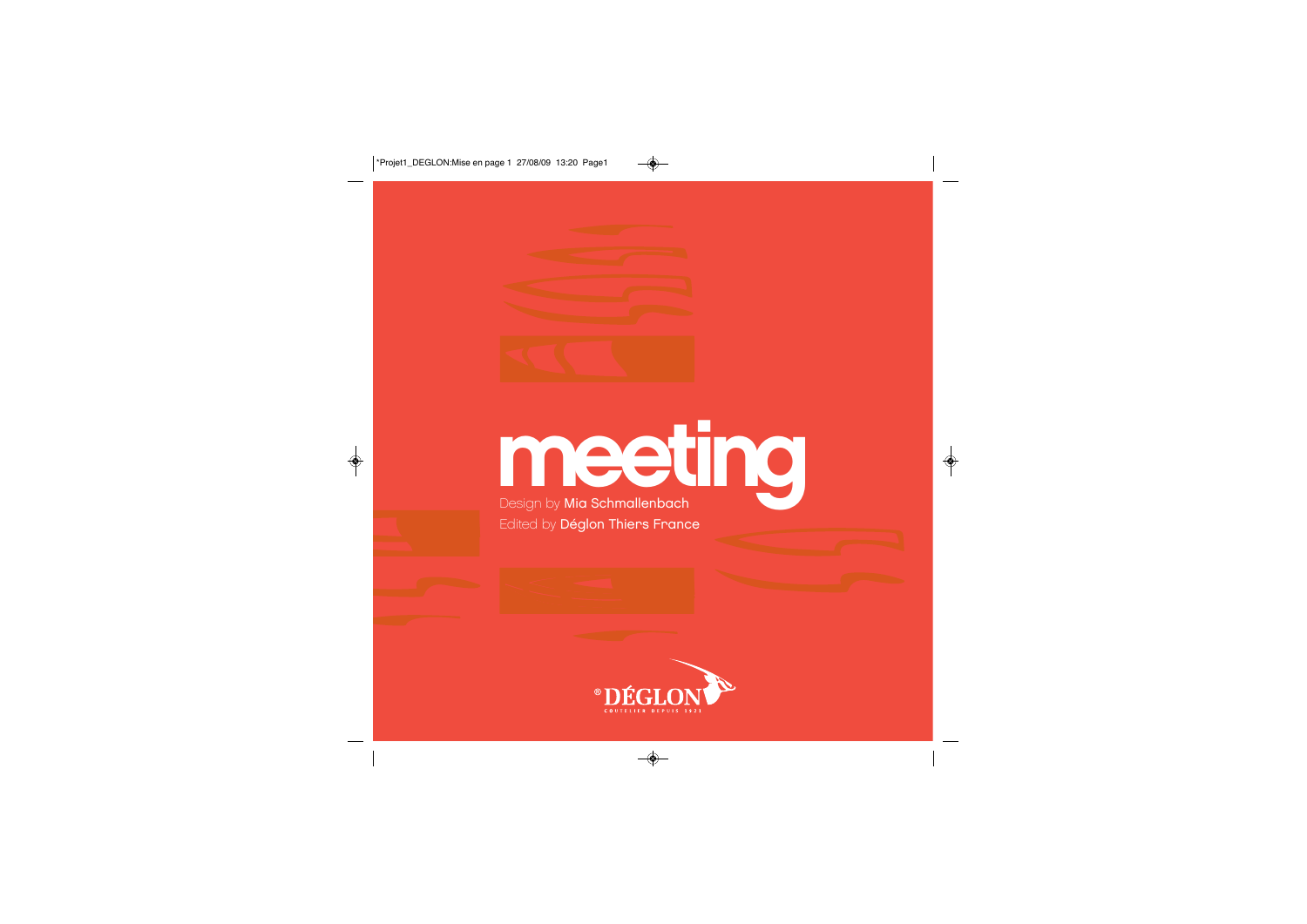



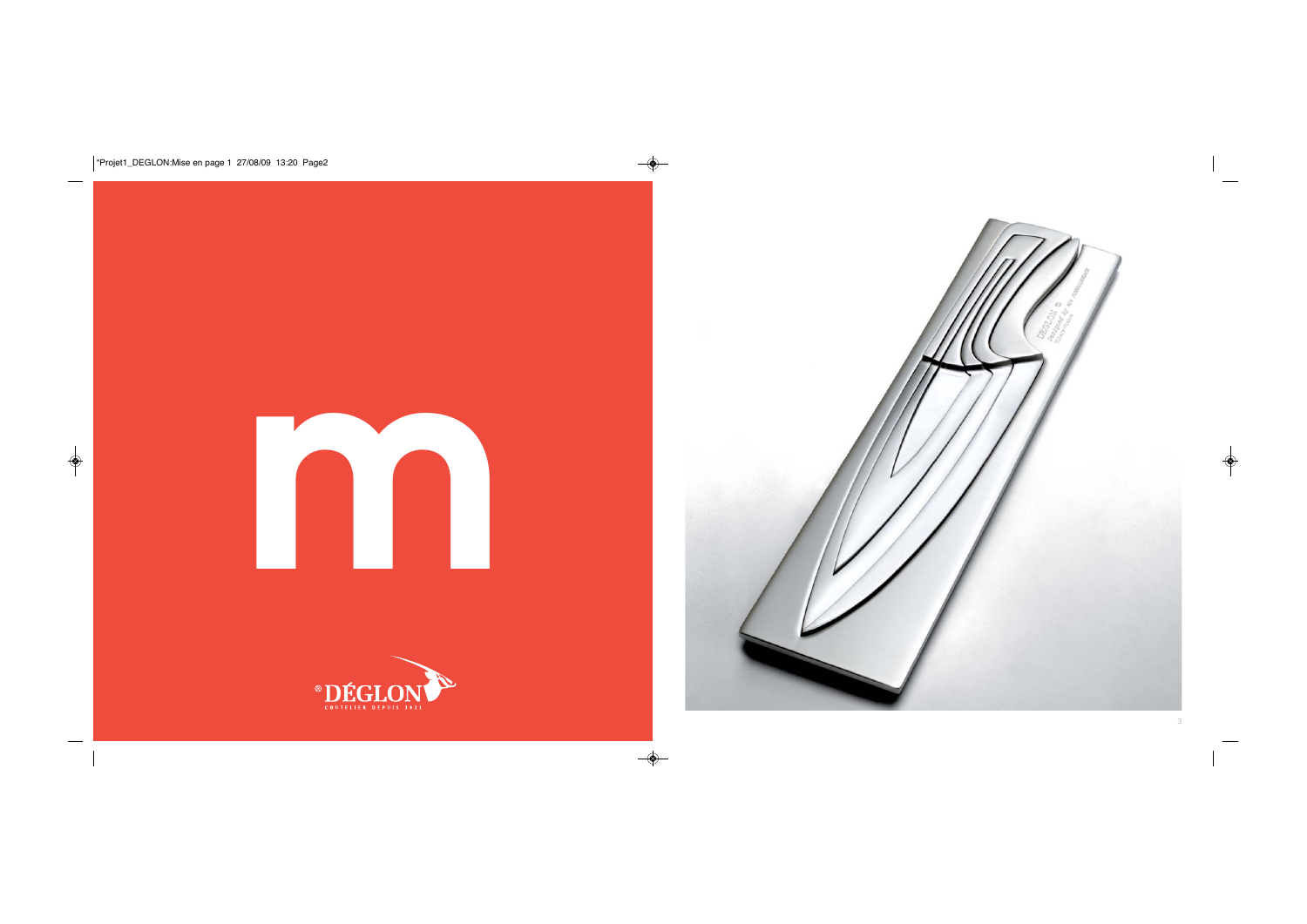

# Déglon<sup>®</sup> et Mia, la rencontre inattendue...



C'est en 1921 que Jean Déglon, d'origine suisse, créa son atelier de fabrication de couteaux, à Thiers, berceau français de la coutellerie. Dirigée de nos jours par Thierry Déglon, son petit fils, l'entreprise est mondialement connue pour son savoir faire unique, et la qualité de ses produits. La Fédération Française de la coutellerie, basée à Thiers a organisé en 2006, la 5ème édition de la Bourse Européenne de la Création Coutelière. C'est un concours européen qui incite les étudiants designer à laisser exprimer leurs talents de créateurs autour des couteaux. Une première sélection a eu lieu à Paris afin de choisir 5 lauréats pour lesquels un prototype a été réalisé par des couteliers de Thiers.

Toujours à la pointe de l'innovation et de défis, la coutellerie DÉGLON® a fait le choix d'accompagner la jeune designer Mia SCHMALLENBACH, étudiante à l'École Nationale des Arts Visuels à Bruxelles.

Après plus de 150 heures de travail, nous avons réalisé le prototype, pièce unique reflétant parfaitement l'idée du designer. Lors du jury final qui s'est déroulé à Thiers, c'est ce projet qui s'est vu attribuer la première place de ce concours européen.

Déglon and Mia, an amazing meeting

In 1921, Swiss-born Jean Déglon founded his knife manufacturing workshop in Thiers, cradle of the knife-making industry. Currently run by his grandson, the company has built up a worldwide reputation for exceptional craftsmanship and peerless quality products.

In 2006, the French Cutlery Association, based in Thiers, organised the  $5<sup>th</sup>$ edition of the European Cutlery Design Award, a Europe-wide competition that encourages design students to use their creative talents to come up with innovative knife designs. A preliminary selection was made in Paris to select 5 winners who would see a prototype of their design produced in the Thiers workshops.

Famed for its pioneering spirit and thirst for new challenges, the DEGLON® cutlery company set its sights on Mia SCHMALLENBACH, a young designer studying at the National School of Visual Arts in Brussels.

After over 150 hours of hard work, we finally unveiled the prototype, a unique item that perfectly embodies the designer's concept. The final jury, held in Thiers, awarded the project first prize in this prestigious European competition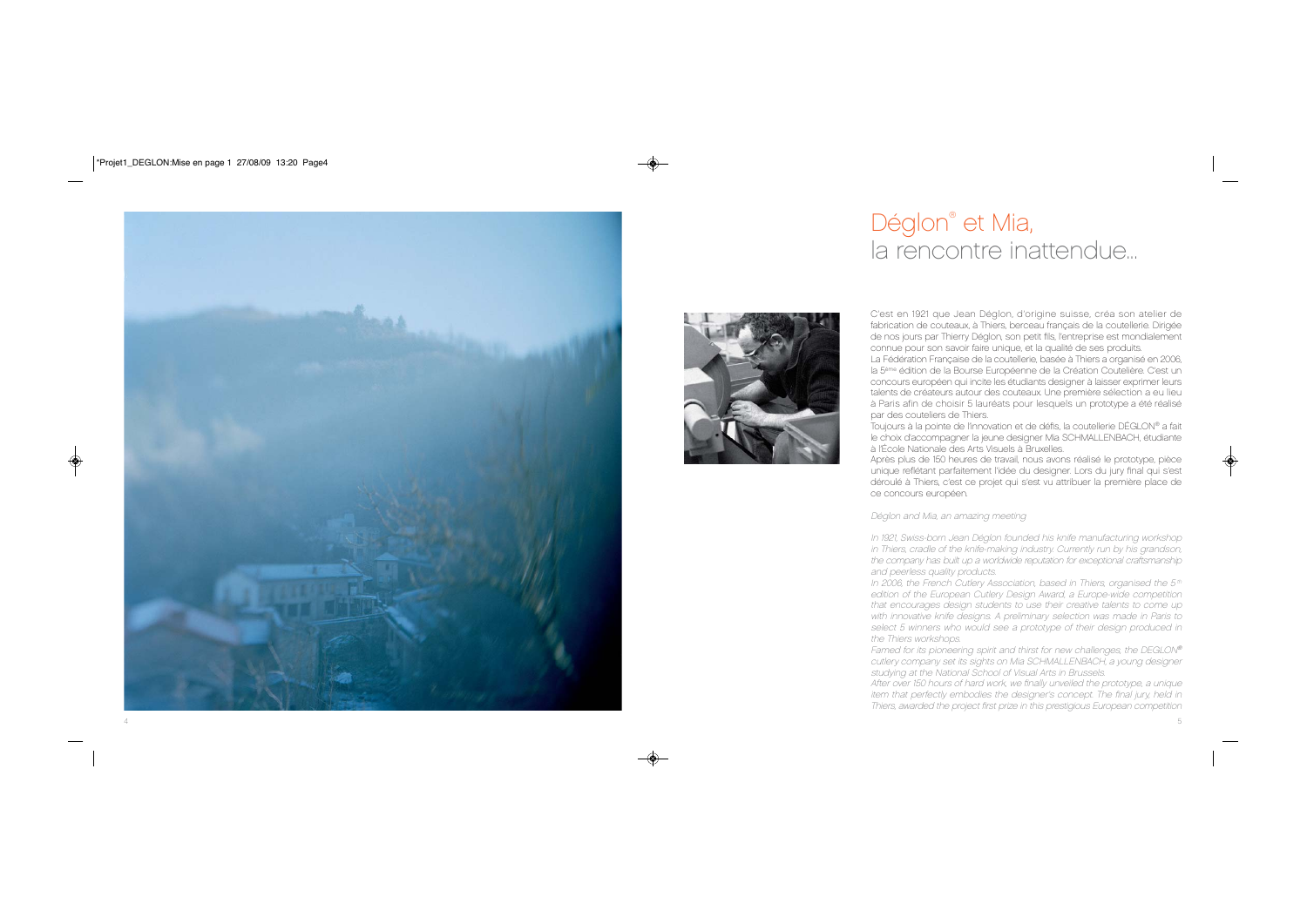# Mia Schmallenbach designer



Mia Schmallenbach, mi-allemande mi-srilankaise, a grandi en Indonésie et habite à présent depuis six ans à Bruxelles où elle finit son master en Design Industriel à l'École Nationale Supérieure des Arts Visuels de La Cambre. Elle a toujours été tournée vers la création et vers l'environnement. Après un premier diplôme en Sérigraphie, elle s'oriente vers le design. Chaque projet est un voyage qui envoie le créatif dans un univers différent, jongler avec tous les paramêtres et tenter de concevoir quelque chose qui surprend, tel est le défi qui l'anime.

« Le concours de la 5ème Bourse Européenne de la Création Coutelière avait été intégré dans notre programme d'études. Un nouveau défi! Une panoplie de couteaux de cuisine et leur bloc. Pour commencer, je me suis obstinée à créer un "meilleur" couteau avec, par exemple, une meilleure prise en main : le réflexe de celle qui a encore tout à prouver. Puis j'ai travaillé dans le but de dissocier le manche et le tranchant. Mais aucune de mes tentatives <sup>n</sup>'a abouti. Je me suis alors concentrée sur un tout autre concept. Après réflexion, je me suis demandée pourquoi ne pas faire le chemin inverse : au lieu de dissocier les couteaux entre eux et le bloc, l'idée m'est venue de les associer pour n'en faire qu'un. Pourquoi pas des couteaux emboitables ?"

Mia Schmallenbach, of German and Sri Lankan origin, grew up in Indonesia and has spent the last six years in Brussels working on a masters degree in industrial design at the National School of Visual Arts in La Cambre. She switched to a full design course after completing a diploma in silk-screen printing, a natural development of her longstanding fascination with design and the environment. Each project is a new challenge that sends a designer on a personal voyage of discovery where they explore new universes, and try out myriad inventive design gambits in search of a novel design that has the power to surprise and amaze.

«The 5th edition of the European Cutlery Design Award was integrated into our study programme and presented us with a thrilling new challenge - design a set of kitchen knives and their block! I began with attempting to create a «better» knife by, for example, trying to develop a more ergonomic handle design - the knee-jerk reflex of an inexperienced designer who's still got everything to prove. I then decided to tackle the problem from a different angle by looking at how I could separate the handle from the blade; but this just proved to be another dead end. After a lot of thinking, I suddenly had a flash of inspiration: instead of trying to separate the knives, why not try doing the opposite and incorporate them into one single unit?Why not try and design a set of nested knives?»

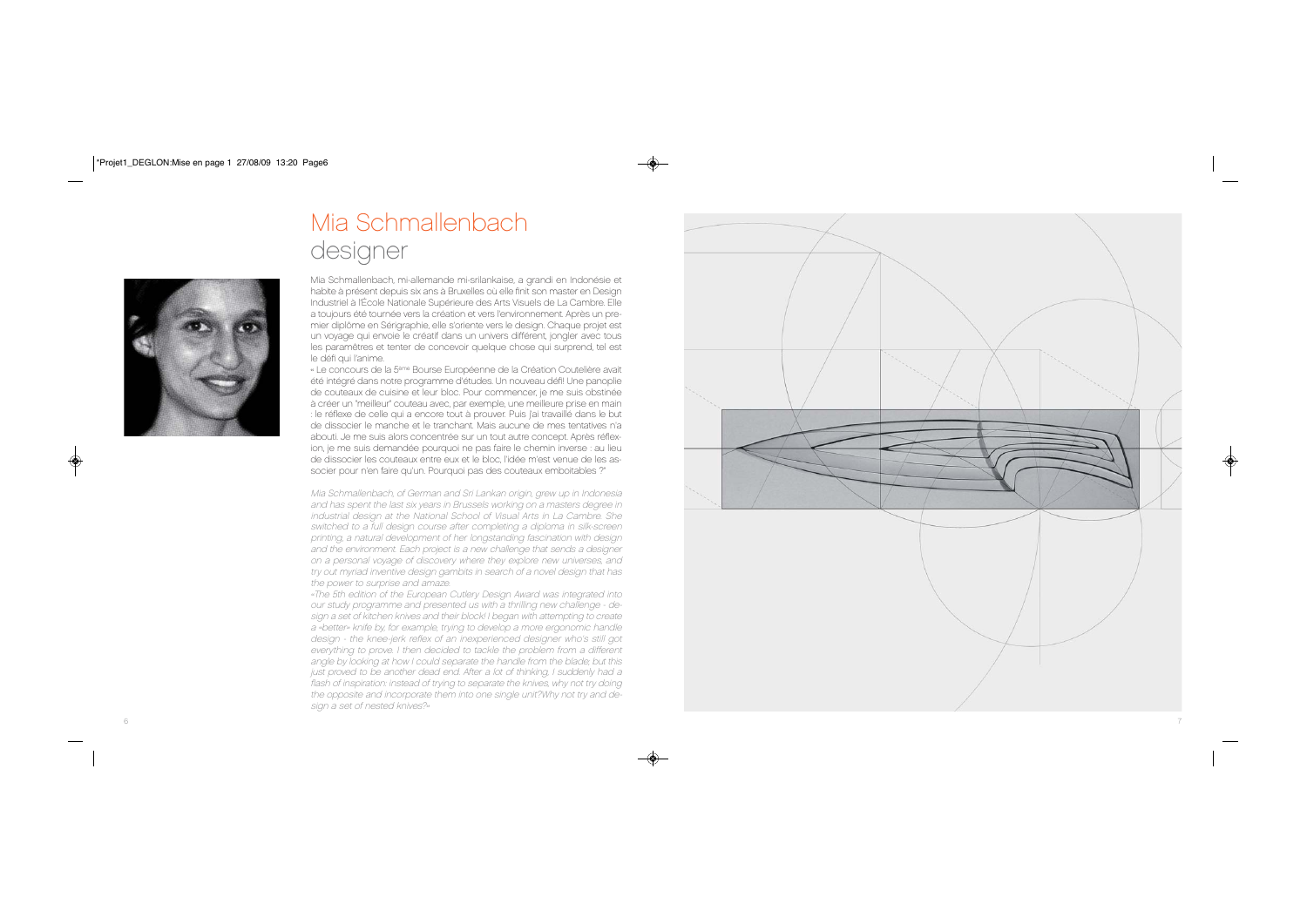"faire jaillir de l'acier des couteaux qui deviennent des objets culturel et artistiques" "Using steel to create knives that are destined to become items of cultural and artistic value"



## de l'idée au produit Respecter l'idée originelle du produit tout en tenant compte des contraintes techniques de production n'a pas été chose facile. Le premier prototype a été entièrement taillé dans la masse par nos compagnons les plus ex-

périmentés et a nécessité plusieurs semaines de travail. MEETING® est né de l'alliance du "savoir faire Déglon®" et de technologies d'avant-garde. C'est toute la force des équipes Déglon® : faire jaillir de l'acier des formes esthétiques et fonctionnelles, des couteaux qui deviennent des objets culturels et artistiques. Dans l'élaboration de ce bloc, la main de l'homme est partout, c'est pourquoi chaque pièce est unique.

From concept to product



Staying true to the original product concept while factoring in technical production constraints is easier said than done .The first prototype was cut from a single block of steel by our most experienced craftsmen and required several weeks work.

MEETING® was born of the partnership between Déglon's trademark skills and know-how and the latest cutting-edge technologies. This is the very essence of the Déglon® teams' strength: the ability to fashion attractive and functional shapes from a simple block of steel, thus creating knives that are destined to become cultural and artistic objects in their own right. The craftsman's touch is evident everywhere in the production of this block, and is what gives it its unique character.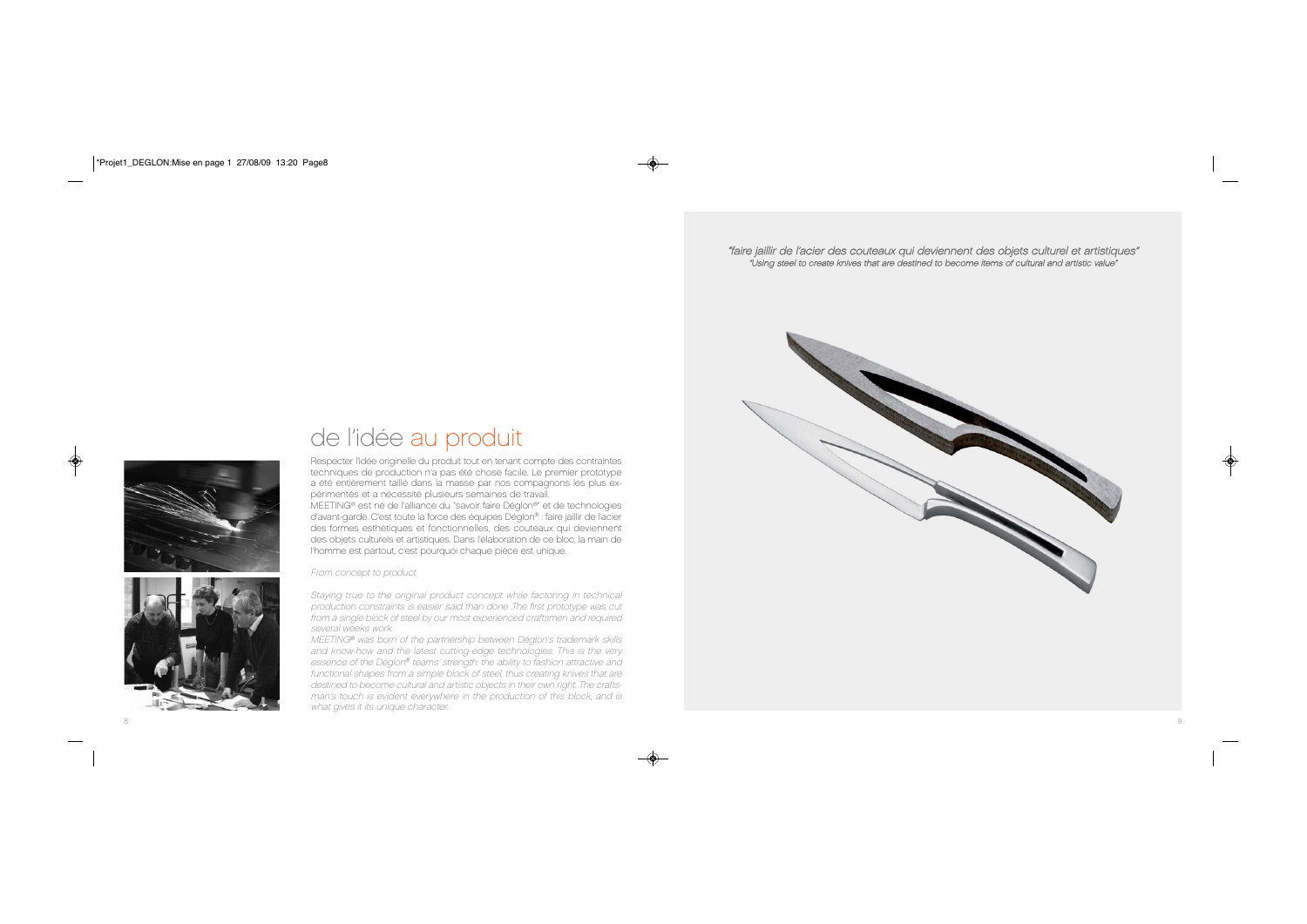

## ensemble 4 couteaux inox



Ce coffret est disponible avec un socle en inox (réf 8250000-V) ou un socle chêne (réf 8240000-V), il comprend :

- 1 couteau d'office (A)
- 1 couteau de cuisine (B)
- 1 couteau de chef (C)
- 1 couteau à découper (D)

Voir exemples d'utilisation page 18 et 19.

This boxed set is available with a stainless steel (ref. 8250000-V) or oak (ref. 8240000-V) base, and comprises:

- 1 paring knife (A)
- 1 kitchen knife (B)
- 1 chef's knife ( C )
- 1 carving knife (D)
- See pages 18 and 19 for examples of use

Des lignes nettes et épurées, ainsi que des matériaux nobles, voici le design Meeting®.

Cet élégant modèle haut de gamme vous est proposé dans la version tout inox ainsi que dans une toute nouvelle présentation avec un support en chêne naturel. Matériau intemporel et élégant, Meeting® sait mêler esthétisme et fonctionnalité.

Set of 4 stainless steel knives

The « Meeting® » design is about clean, uncluttered lines coupled with highquality materials.

This elegant, top of the range model is available in an all stainless steel version, as well as in a brand new presentation with a natural oak stand. Made from timeless and elegant materials, « Meeting® » has succeeded in combining beauty and practicality.

is what gives it its unique character.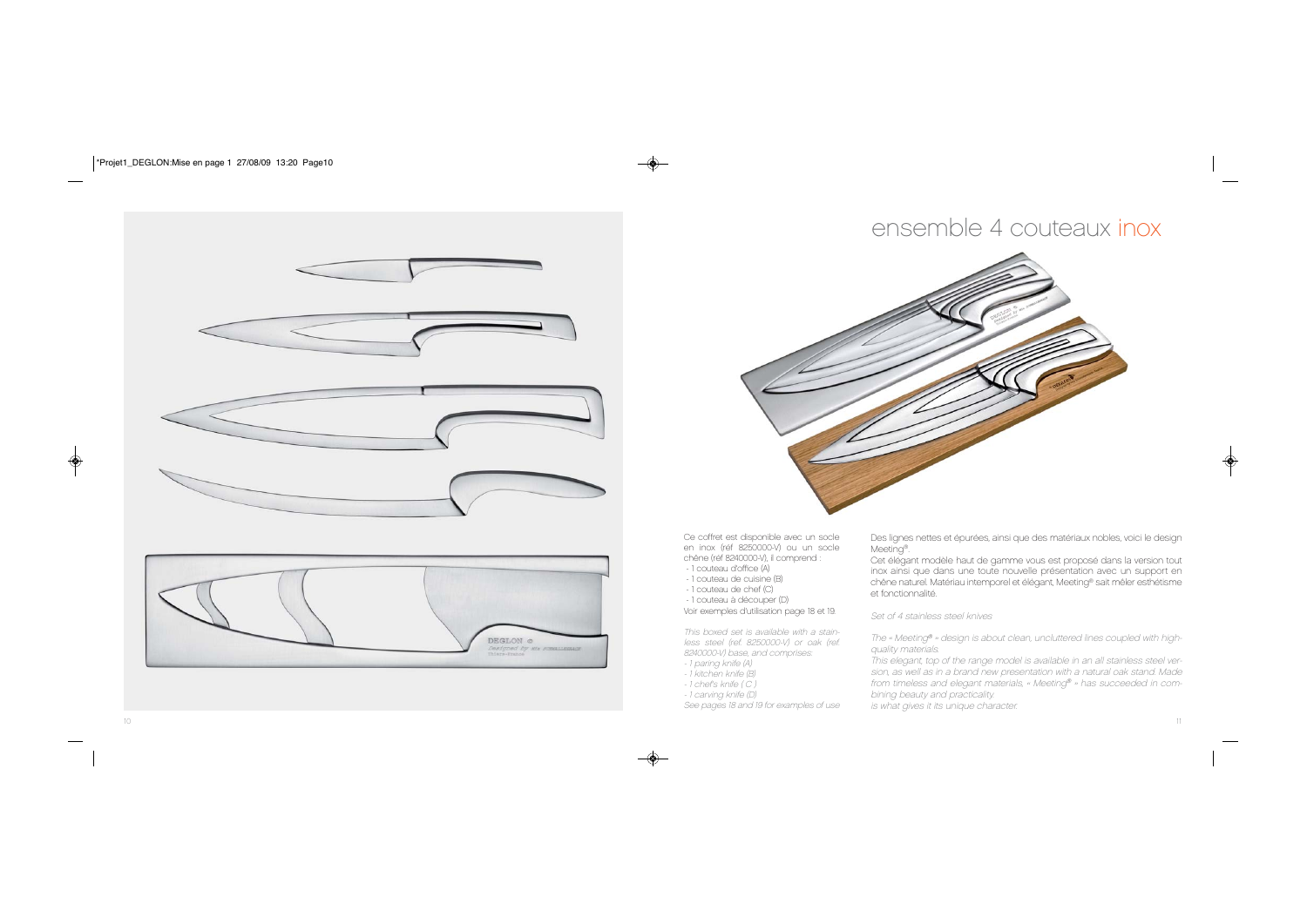# ensemble 4 couteaux téflonnés

![](_page_6_Picture_1.jpeg)

![](_page_6_Picture_2.jpeg)

![](_page_6_Picture_3.jpeg)

Ce coffret (réf 8260000-V), comprend :

- 1 couteau d'office (A)
- 1 couteau de cuisine (B)
- 1 couteau de chef (C)
- 1 couteau à découper (D)
- Voir exemples d'utilisation page 18 et 19.

This boxed set (ref. 8260000-V) comprises:

- 1 paring knife (A)
- 1 kitchen knife (B)
- 1 chef's knife ( C )
- 1 carving knife (D)

See pages 18 and 19 for examples of use

Le nouveau bijou de la gamme Meeting® est particulièrement mis en valeur grâce à sa robe noire.

Atteignant un niveau d'excellence absolue, ce modèle alliant luxe et esthétique vous fait bénéficier de conditions de coupe incroyables grâce à son revêtement noir en téflon®. Ce matériau permet une forte diminution de l'adhérence entre la lame et le produit et facilite ainsi tous vos travaux de découpe.

The new jewel in the crown of the « Meeting® » range is set off to perfection by its black finish.

This outstanding model, combining luxury and beauty, is coated in black Teflon®, which makes it a remarkably effective cutting tool. This material significantly reduces the adherence between blade and product, thereby facilitating all your cutting tasks.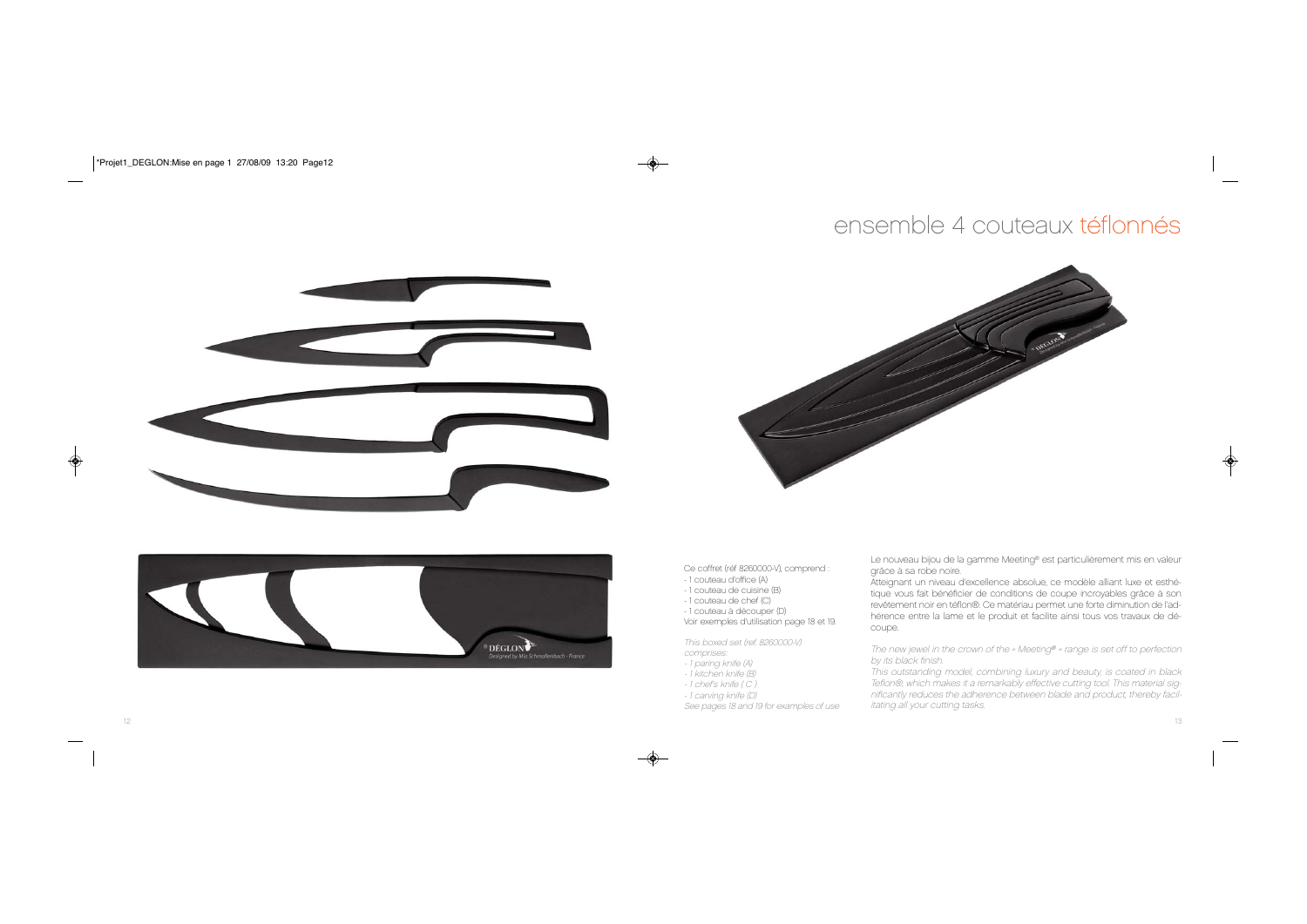## ensemble 3 couteaux inox ensemble 2 couteaux inox

Ce produit de première qualité est en accord parfait avec l'esprit du temps, la rencontre de l'acier inoxydable avec un matériau naturellement noble : le chêne. Sa ligne intemporelle fait de ce modèle un véritable élément du mobilier de votre cuisine.

This high quality product perfectly captures the spirit of the times, with its combination of stainless steel and oak, a naturally noble material. The timeless design of this model makes it an attractive addition to your kitchen equipment.

![](_page_7_Picture_4.jpeg)

Ce modèle est le plus compact de la gamme. Vous retrouvez le design Meeting® dans un ensemble bien proportionné reprenant les deux couteaux les plus utilisés en cuisine. Ils vous sont présentés sur leur support en chêne, l'ensemble trouvera facilement sa place dans toutes les cuisines.

This is the most compact model in the range. The « Meeting® » design is repeated in a well-proportioned set offering the two most frequently used kitchen knives. They are presented on an oak stand and will fit comfortably into all kitchen styles.

![](_page_7_Picture_7.jpeg)

Ce coffret (réf 8280000-V), comprend :

- 1 couteau d'office (A) - 1 couteau de cuisine (B)
- 1 couteau à découper (E)
- Voir exemples d'utilisation page 18 et 19.

This boxed set (ref. 8280000-V), comprises:

- 1 paring knife (A)
- 1 kitchen knife (B)
- 1 carving knife (E)
- See pages 18 and 19 for examples of use

![](_page_7_Picture_17.jpeg)

Ce coffret (réf 8270000-V), comprend : - 1 couteau d'office (A) - 1 couteau de cuisine (B) Voir exemples d'utilisation page 18 et 19.

This boxed set (ref. 8270000-V), comprises: - 1 paring knife (A) - 1 kitchen knife (B) See pages 18 and 19 for examples of use.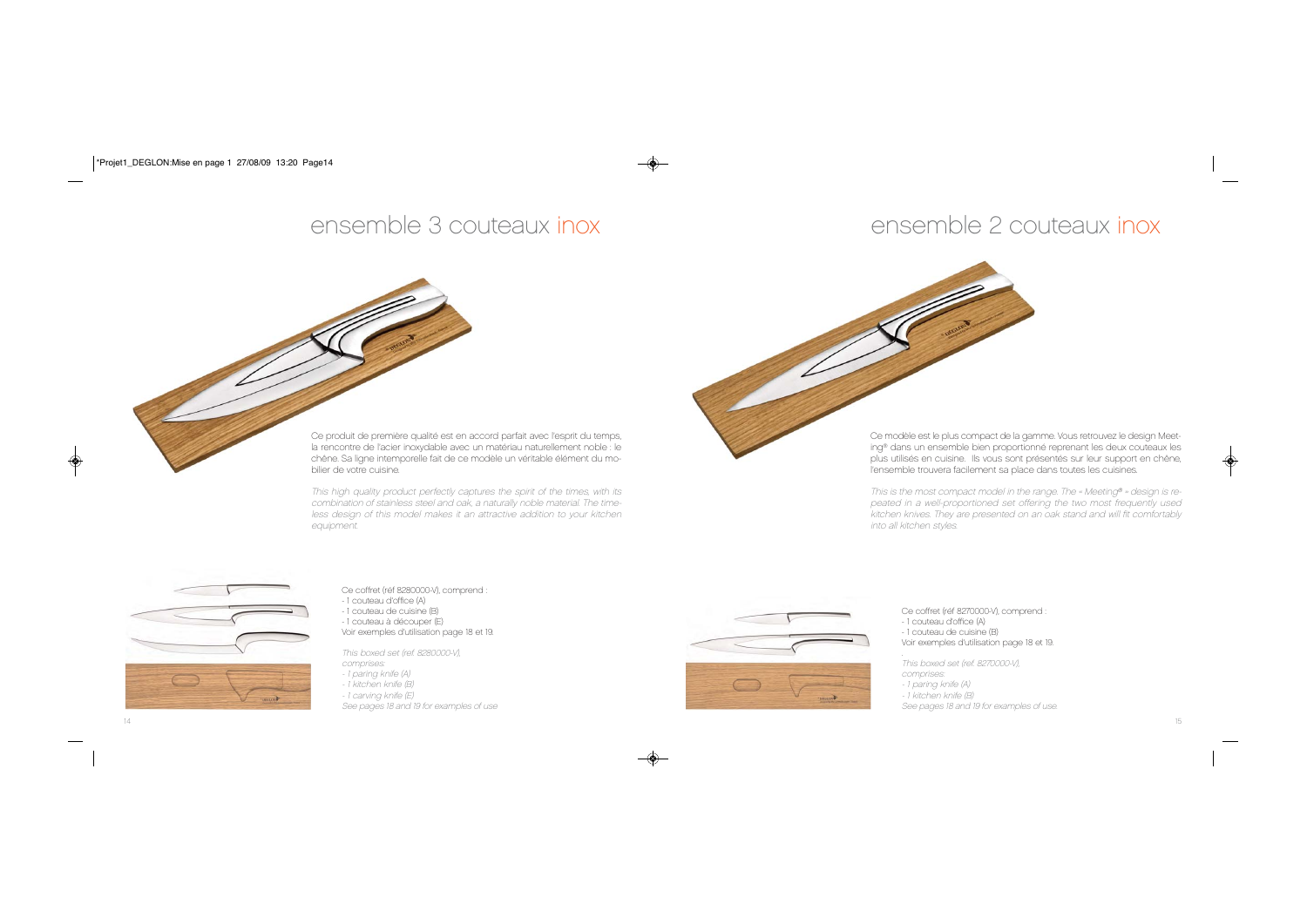## ensemble 4 couteaux à steak inox

![](_page_8_Picture_1.jpeg)

![](_page_8_Picture_2.jpeg)

![](_page_8_Picture_3.jpeg)

Ce coffret (réf 8290000-V), comprend : - 4 couteaux à steak (F) Voir exemples d'utilisation page 18

This boxed set (ref. 8290000-V), comprises: - 4 steak knives (F) See page 18 for examples of use. Tous les détails techniques et esthétiques ont été pensés avec une grande précision pour que ce modèle soit le parfait garant de votre plaisir de la table. Ces couteaux à steak vous accompagneront aussi bien pour les repas de tous les jours que pour les grandes occasions.

Set of 4 stainless steel steak knives

In this model, every detail, both technical and aesthetic, has been carefully considered to ensure that your dining pleasure is guaranteed to perfection. These steak knives are equally suitable for everyday use and for special occasions.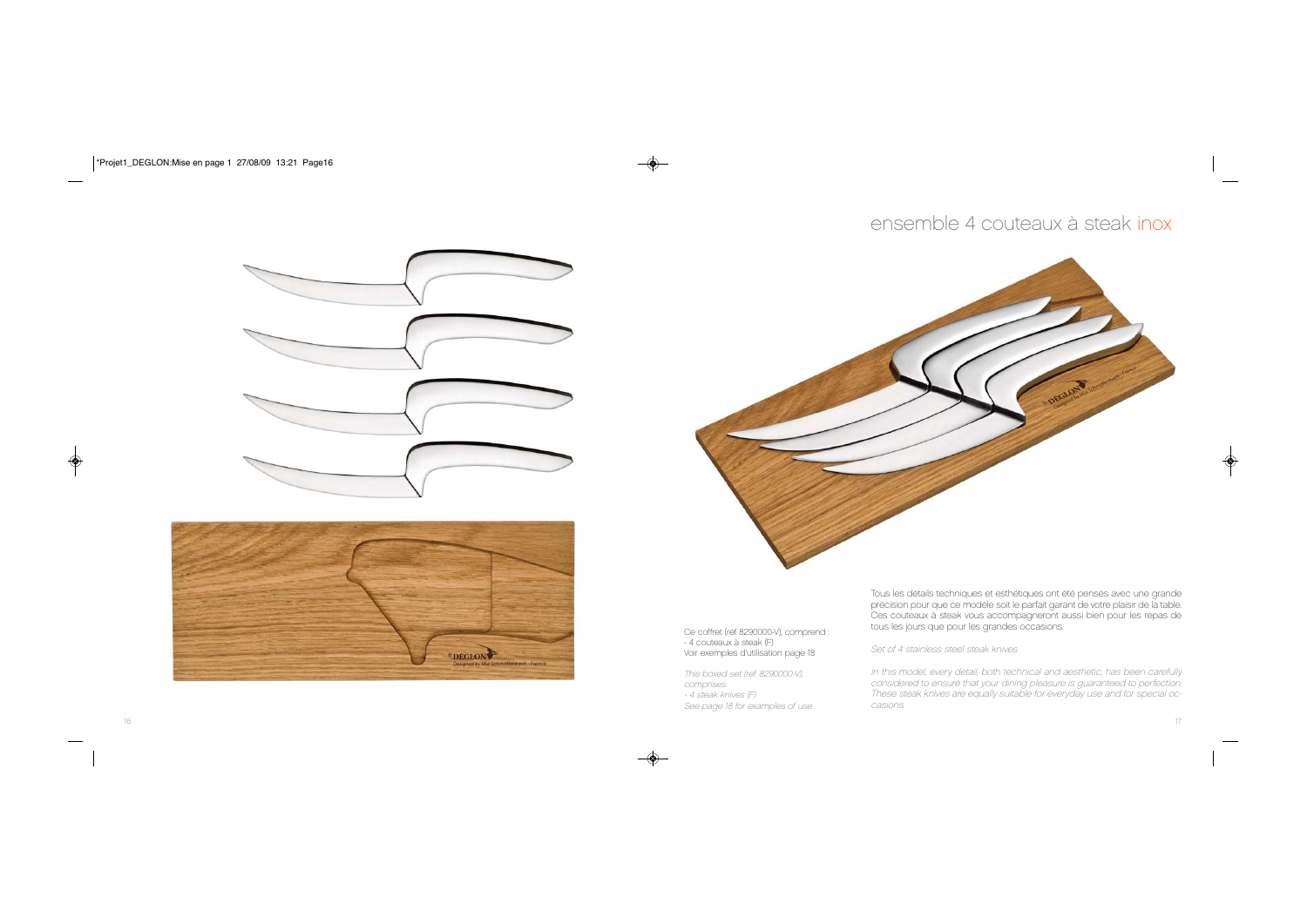# Meeting®, des couteaux utiles

Selon le coffret choisi, vous trouverez ci-dessous des conseils d'utilisation de tous les couteaux disponibles dans la gamme Meeting®.

## couteau d'office lame de 9 cm (A)

Sa lame de 9 cm vous permet d'éplucher les légumes à peau épaisse, de tourner les petits légumes, de lever les segments d'orange. Il peut également servir à désosser une aile de poulet

This knife is perfect for peeling thick-skinned vegetables, trimming vegetables into neat shapes, or lifting out orange segments. It can also be used to de-bone chicken wings.

## couteau de cuisine lame de 17 cm (B) Avec ce couteau vous pouvez émincer les petits légumes. Ciseler

l'oseille, la ciboulette, l'échalote. Désosser des petites volailles...

This knife is ideal for slicing small vegetables thinly, dicing sorrel, chives, shallots, de-boning small poultry, etc.

## couteau chef lame de 22 cm (C)

Avec ce couteau vous pouvez émincer les légumes. Hacher la viande, le persil. Concasser les tomates. Tailler en juliennes, en brunoise, les laitues en chiffonnade, réaliser de belles tranches de viande crue.

This knife is perfect for slicing vegetables, and for chopping meat, parsley and tomatoes. Use it to slice vegetables 'julienne' style, or dice them into small cubes, shred lettuces, or cut raw meat into thin slices.

![](_page_9_Picture_13.jpeg)

couteau à découper lame de 24 cm (D) Ce couteau est idéal pour la découpe de viande cuite, volailles, rôtis...

![](_page_9_Picture_15.jpeg)

![](_page_9_Picture_16.jpeg)

## couteau à découper lame de 18 cm (E)

Grace à ce couteau, vous pouvez lever des filets de poissons, découper des mets délicats comme le foie gras mais aussi ciseler la ciboulette, l'échalote.

This knife makes it easy to lift out fish fillets and slice delicate items such as foie gras, and is also useful for chopping chives and shallots.

## couteau à steak lame de 12 cm (F)

Idéal pour passer un moment agréable autour d'une belle pièce de viande.

It's a pleasure to use when you're preparing a fine piece of meat

![](_page_9_Picture_23.jpeg)

![](_page_9_Picture_24.jpeg)

![](_page_9_Picture_25.jpeg)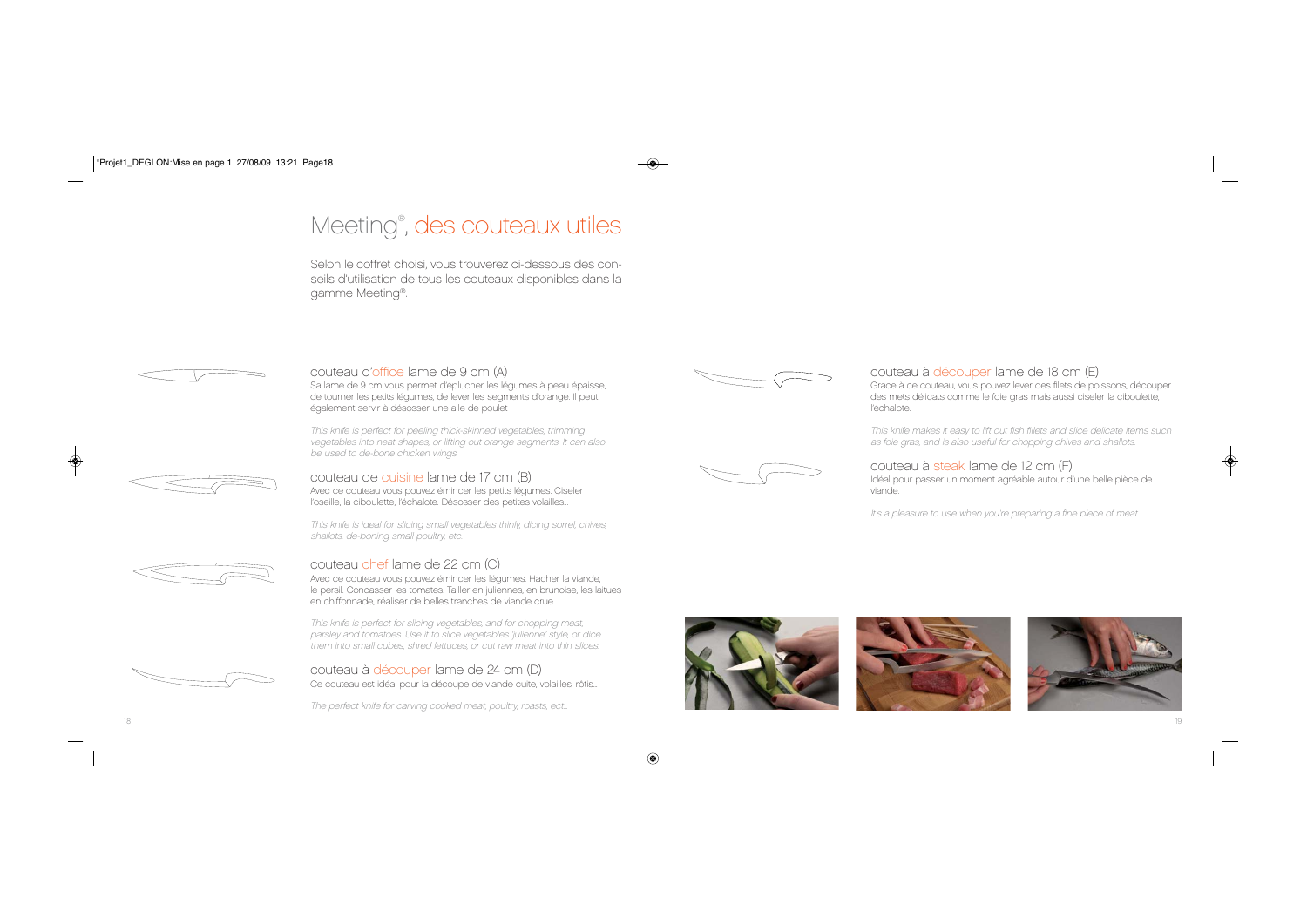# comment prendre en main les couteaux meeting®

![](_page_10_Picture_1.jpeg)

Pour saisir l'un de vos couteaux Meeting®, nous vous conseillons d'enlever du support d'abord le couteaux d'office en appuyant avec votre index sur l'extrémité de sa lame; vous soulevez son manche et vous pouvez le saisir facilement (voir croquis). Vous pouvez ensuite saisir le couteau de cuisine puis le chef et le couteau à découper.

Pour le coffret des couteaux à steak, nous vous conseillons de les saisir par l'extrémité du manche.

#### Handling

To take out one of your « Meeting® » knives, we recommend that you first remove the paring knife from the stand by pressing on the tip of the blade with your index finger, then lift the shaft and it can be easily grasped (see sketch). You can then access the kitchen knife, followed by the chef's knife and the carving knife.

For the steak knife boxed set, we recommend that you grasp the knives by the tip of the shaft.

# conseils d'utilisation et d'entretien

#### Nettoyage des couteaux :

Pour conserver le brillant original des couteaux, nous vous conseillons de les laver à la main avec un peu de liquide vaisselle et de les essuyer avec un torchon propre afin d'éliminer les traces d'eau.

Nettoyage des supports inox et téflon : Vous pouvez les nettoyer de la même manière que les couteaux.

## Nettoyage des supports bois :

Pour le nettoyage, utiliser une éponge humide puis essuyer et sécher le bois à l'aide d'un torchon doux. Afin de protéger le bois, nous vous conseillons d'appliquer à l'aide d'un chiffon doux, un produit d'entretien du bois à base de cire d'abeille (en pâte ou aérosol).

## Dans tous les cas, nous vous déconseillons fortement l'usage du lave vaisselle qui ternira les surfaces des couteaux et des supports.

#### Advice : Use and maintenance

Cleaning your knives:

To ensure your knives stay bright and shiny, we advise you to hand wash them in soapy water, and to dry them carefully with a clean dishcloth. Cleaning the stainless steel and Teflon stands : These can be cleaned in the same way as the knives. Cleaning the wooden stands :

Clean with a damp sponge, then wipe the wood dry with a soft cloth. In order to protect the wood, we recommend using a beeswax-based wood care product (cream or spray), which should be applied with a soft duster.

In all cases, we strongly advise against cleaning in a dishwasher, which will dull the surfaces of the knives and stands.

# affûtage des couteaux

Pour un parfait état de coupe de votre couteau, il faut régulièrement le réaffûter (1 fois par semaine en cas d'utilisation régulière) à l'aide d'un fusil en acier très dur avec des rainures mordantes. A utiliser comme une lime mais en passant sur toute la longueur, de chaque côté, avec un angle de 20° environ. Appuyer suffisamment fort pour qu'il y ait un léger enlèvement d'acier du couteau. Continuez jusqu'à ce que votre tranchant devienne très fin, au point de couper comme un rasoir. Après chaque utilisation, essuyer avec un torchon propre ou papier jetable, la mèche du fusil et le tranchant du couteau afin d'en ôter la limaille.

Pour un affûtage encore plus précis, vous pouvez utilisez une de nos affûteuses électriques, renseignez vous sur le www.deglon.com

## Sharpening your knives:

To ensure your knives always have a perfect cutting edge, they must be regularly sharpened (once a week) using an extra-hard steel with abrasive grooves. Use the steel like a file; work it along the blade's whole length, on both sides, maintaining an angle of about 20°. Using light pressure, hone the blade carefully removing fine steel shavings. Continue until you have achieved a very thin, razor-sharp cutting edge. Wipe the steel rod and knife blade with a clean cloth or a piece of kitchen paper after each use to remove any fine steel filings.

For even better sharpening, you can use one of our electric sharpeners, please see www.deglon.com for more information.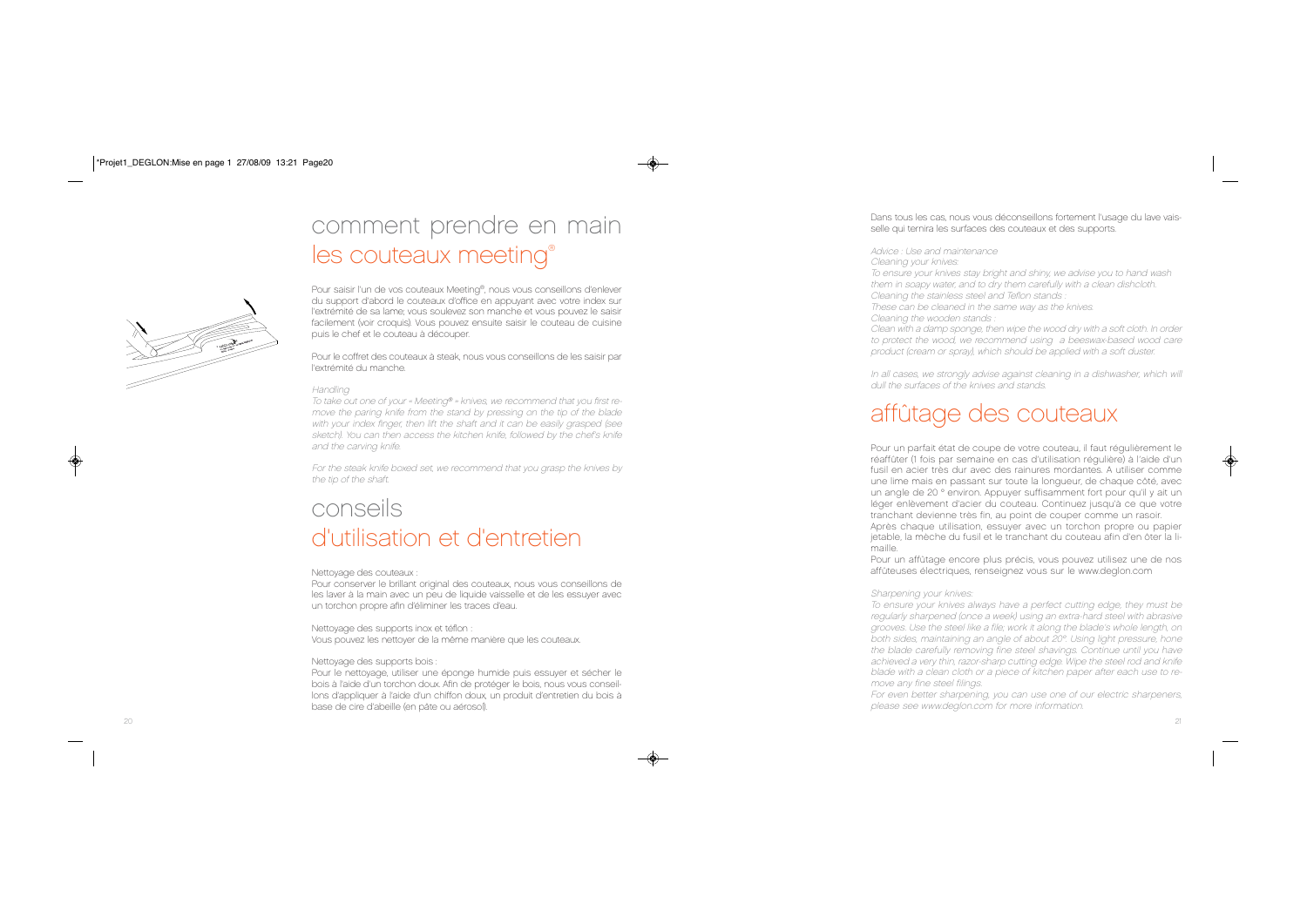# présentation | Garantie Conditionnement

Le plus grand soin a été apporté au conditionnement de vos couteaux meeting®. Ils vous sont présentés dans un coffret noir respectueux de l'environnement car entièrement en carton.

Les couteaux sont garantis à vie dans le cadre d'une utilisation normale.

Great care has been paid to the packing of your "Meeting®" knives. They are presented in an environmentally friendly black box made entirely from cardboard.

The knives carry a life-time guarantee under normal conditions of use.

![](_page_11_Picture_5.jpeg)

![](_page_11_Picture_6.jpeg)

![](_page_11_Picture_7.jpeg)

![](_page_11_Picture_8.jpeg)